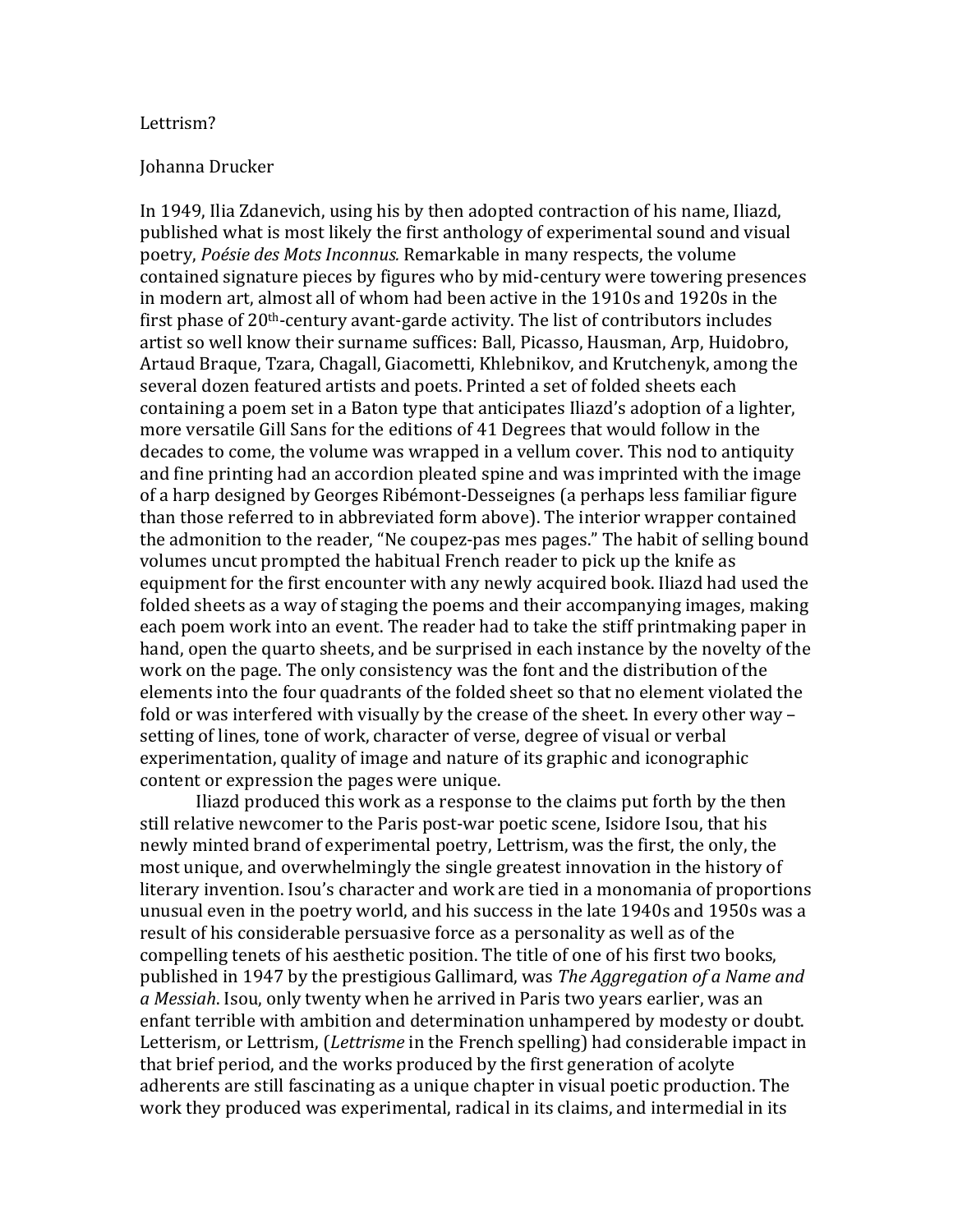reach. Theoretical and creative works appeared in rapid succession. Hypergraphic works)by)Maurice)Lemaitre,)Isou'd)comic)book,)*The'Gods''Diaries*)(1952),)preceded) in)1949)by)*Isou,'the'mechanics'of'women,*)a)work)scandalously)detailing)his)sexual) exploits as an expression of *erotology*, the wonderful *Saint Ghetto of the Loans* by Gabriel Pomerand (also 1952) and other imaginative titles. The theoretical reach extended to music, film, performance, installation, as well as visual graphical works for the walls, textiles, and every other imaginable application of their glyphic inventions.

Iliazd's anthology had appeared early in this cycle of public activity, as a historical correction to Isou's claims of novelty and originality. The inventions of the Lettrists had a tradition and history that Iliazd rightly noted was unknown and ignored in the late 1940s. Surrealism's dominance in the Paris scene, other strains of modernism in the British and American communities, changes of mood and circumstance in Germany, Italy, Russia and Eastern Europe had not prompted a great deal of historical reflection or rumination on the early avant-garde at that point. Robert Motherwell's important anthology of Dada work appeared in print in 1951, and was the next major contribution to the process of historical recovery. It had much greater circulation and visibility than Iliazd's anthology, but Iliazd was creating a new work with living members of the avant-garde, while Motherwell anthologized and reprinted works from a historical moment more than three decades past. Iliazd wanted both the historical precedent and the living spirit presented, a different task with a different purpose.

Much more will and can be said about Iliazd's publication, and about the work of the Lettrists. But here is the question to address. The Lettrists were rapidly eclipsed by their more famous cousins, The Situationists. Crossover participation gave the groups a certain shared history – in particular through members of the CoBrA group, another now less celebrated but at the time highly influential post-war artistic formation (comprised of figures from Copenhagen, Brussels, and Amsterdam, CoBrA was formed in part as a response to the war and with a utopian impulse to find ways of using art and visual languages to avoid any future conflicts of such violence ever again). But Lettrism is not only largely ignored, consigned to footnotes in histories of SI, but is disdained and disregarded. In the US, I suggest, it is hardly attended to at all (a surprise given the appetite of the academic industry for obscure avant-garde activities), while in France, it has a debased status. Explanations for this can be readily supplied in part by attention to the trajectory of Isou's own career, his rants and anti-social behavior, isolation, extremes, as well as by the banalization of Lettist iconography in the productions of the late 1950s and 1960s. But the early formation is not only fascinating, but the crucible from which sprang a number of unusual books, theoretical and graphical, which continue to reward critical reading. One problem is that of course the works have been largely unavailable, issued in small editions, they disappeared from the art and literary historical landscape, and are only now making their way into facsimile reprint or translation.)

My question is this: is Lettrism worth a revisit? I've been fascinated by that late avant-garde, its failures and checks, the end of an idea that met its final end in that most complicated triumph-failure of cultural politics, 1968. Iliazd's beautiful